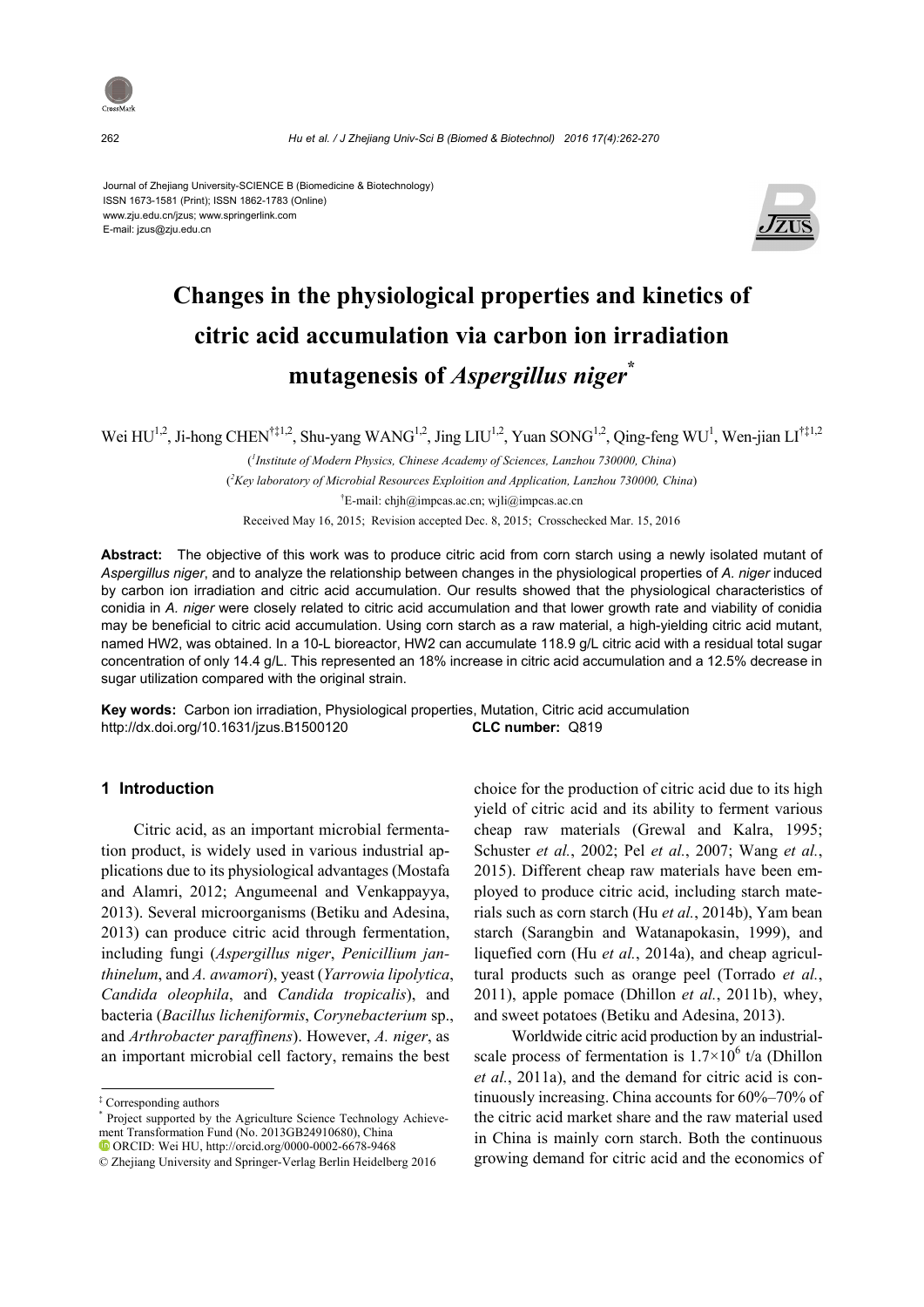fermentation encourage the exploration of different technical approaches to obtain improved varieties of *A. niger* using cheap raw materials for citric acid production (Parekh *et al.*, 2000; Haq *et al.*, 2003). Although physical or chemical mutagenesis agents are not novel and seem to be uneconomic, some remarkable microbial mutants have been obtained through mutagenesis and high-throughput screening (Heerd *et al.*, 2014). Traditional irradiation technologies, such as ultraviolet irradiation, γ-rays, and chemical mutagenesis have been widely and frequently applied to improve the citric acid yield of *A. niger* (Lotfy *et al.*, 2007; Javed *et al.*, 2010). Also, some new and powerful mutagenesis methods have been applied to the breeding of high-yielding industrial strains. These new methods have technological advantages (higher mutation rates and more abundant phenotypic mutations) (Hu *et al.*, 2013; Zhang *et al.*, 2015), and include atmospheric and room temperature plasma mutagenesis technology in Beijing (Li *et al.*, 2008; Wang *et al.*, 2010; Lu *et al.*, 2011; Zhang *et al.*, 2014), and medium or high-energy heavy ion irradiation technology in Lanzhou, China. Specifically, heavy-ion beams, such as  ${}^{12}C^{6+}$ , He<sup>2+</sup>, Ar<sup>3+</sup>, Zn<sup>2+</sup>, C<sup>4+</sup>, and  $C^{5+}$  (Yang *et al.*, 2013), as a type of high linear energy transfer (LET) irradiation, have a higher relative biological effect (RBE) compared with X- and γ-rays (Yang *et al.*, 2007; Li S.W. *et al.*, 2011; Ota *et al.*, 2013; Zhou *et al.*, 2013), and are expected to increase mutation frequency and have a wide mutation spectrum. They have been used effectively as a breeding method in plants and microbes (Zhou *et al.*, 2006; Wang *et al.*, 2009; Kazama *et al.*, 2011; Liu Q.F. *et al.*, 2013).

In China, the Heavy Ion Research Facility in Lanzhou (HIRFL) has been founded as a national laboratory and was opened for world-wide use in 1992. It now is an important institute contributing to global microbe breeding. Great progress has been made in radiation breeding of microbes of *Desmodesmus* sp. (Hu *et al.*, 2013), *Nannochloropsis* (Ma *et al.*, 2013), *A. terreus* (Li S.W. *et al.*, 2011), *Dietzia*  strains (Zhou *et al.*, 2013), and oleaginous yeast (Wang *et al.*, 2009) via <sup>12</sup> $C^{6+}$  ion beam irradiation at the Department of Biophysics, Institute of Modern Physics, Chinese Academy of Sciences (IMP, CAS), China. In 2014, a promising *A. niger* mutant, named H4002 (Hu *et al.*, 2014a), was obtained after  ${}^{12}C^{6+}$  ion beam irradiation by IMP, CAS. Based on this mutant,

citric acid accumulation can reach up to  $(187.5\pm0.7)$  g/L with extremely high productivity of 3.13  $g/(L \cdot h)$ . The mutant has been used widely in industrial scale citric acid production. Citric acid biotechnology of *A. niger* has been significantly advanced by  ${}^{12}C^{6+}$  ion beam irradiation, but there have been few studies of the relationship between changes induced in physiological properties of *A. niger* via  ${}^{12}C^{6+}$  ion beam irradiation and citric acid accumulation.

The purpose of this study was to obtain different phenotypic *A. niger* mutants via <sup>12</sup> $C^{6+}$  ion beam irradiation. To our knowledge, it was the first time to study the relationships between alterations in the physiological properties of *A. niger* induced by <sup>12</sup> $C^{6+}$ ion beams and its secondary metabolite accumulation. This study indicated that the physiological characteristics of conidia in *A. niger* were closely related to citric acid accumulation, which can provide a new alternative way for screening high-yield citric acid *A. niger* mutants in the future.

# **2 Materials and methods**

#### **2.1 Strains**

The original strain, named H4002 (Hu *et al.*, 2014a; 2014b), is preserved in IMP, CAS. Mutants HW2 and H4 were obtained after  ${}^{12}C^{6+}$  ion beam irradiation.

## **2.2 Conidial diameter**

Conidia of mutants and the original strain cultivated on potato dextrose agar (PDA)-containing slopes for 6 d were harvested in sterile distilled water, and then filtered through sterile filter paper with an aperture size of 20–25 μm. The filtered liquids were injected into a flow cytometer (MACSQuant™, Germany or FlowSight, USA) for measurement of conidial diameters.

#### **2.3 Conidial viability**

Conidia of mutants and the original strain cultivated on PDA-containing slopes for 6 d were harvested in sterile PDA-containing lipid medium (without agar). The conidial concentrations of the mutants and the original strain were all  $4.65 \times 10^6$  conidia/ml. A volume of 400 μl of conidial suspensions of mutants and original strain were added to wells in 24-well plates, and were cultivated for 2 h in a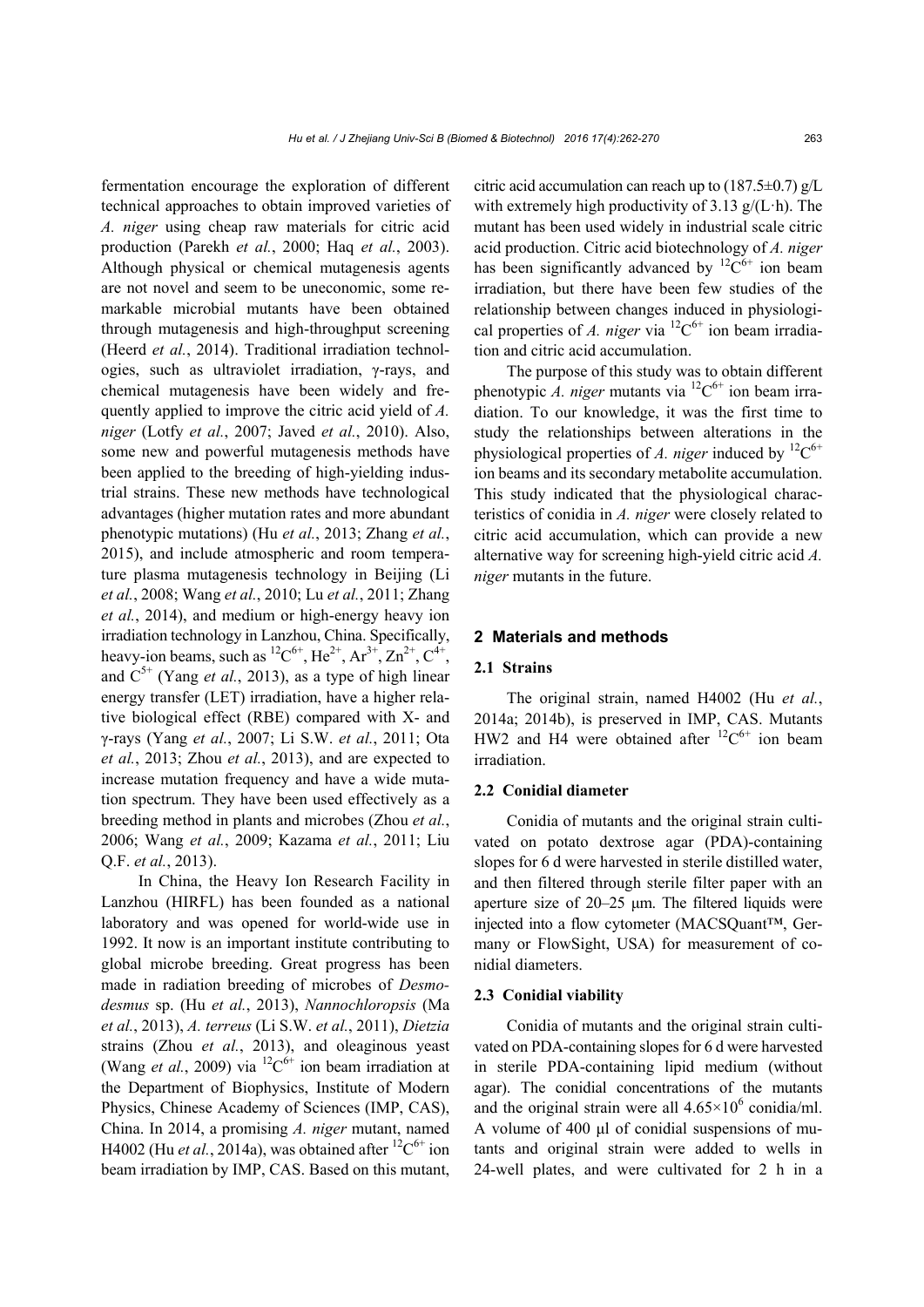shake flask at a speed of 200 r/min. Then, 100 μl 3-(4,5-dimethylthiazol-2-yl)-2,5-diphenyltetrazolium bromide (MTT) liquid (5 mg/ml) was added to each well for 2 h at 50 °C. After standing, 500 μl hydrochloric acid (1 mol/L) was added to each well in the shake flask which was then shaken at a speed of 200 r/min for 10 min, followed by centrifugation (12 000 r/min, 5 min) and supernatant removal. A volume of 400 μl of isopropanol was added to the Eppendorf (EP) tubes for 10 min. After standing, the extraction supernatants of the mutants and original strain were collected followed by centrifugation  $(12 000$  r/min, 5 min). Finally, 200 μl of each extraction supernatant was added to each well in a 96-well plate, and analyzed using an Infinite M200 PRO (Switzerland) microplate reader. The absorbance of each extraction supernatant was read at 560 nm.

#### **2.4 Scanning electron microscopy**

Conidia of the mutants and the original strain cultivated on PDA-containing slopes for 6 d were harvested using a sterile bamboo stick, and were shifted to Eppendorf tubes with 200 μl sterile water, followed by centrifugation (12 000 r/min, 5 min). The supernatants were removed after two washing steps with absolute ethyl alcohol, and then viewed using a JSM-5600LV scanning electron microscope (Japan).

#### **2.5 Colony growth rates**

Conidia of the mutants and the original strain cultivated on PDA-containing slopes for 6 d were harvested in sterile distilled water. The conidial concentrations were all  $3.7 \times 10^5$  conidia/ml. Details of procedures were reported by Liu *et al.* (2014). The solid plate medium had the following composition: 4.5 g/L glucose or 4.5 g/L maltose or 10 g/L starch as different carbon sources, 3 g/L sodium nitrate, 1 g/L dipotassium phosphate, 0.5 g/L magnesium sulfate, 0.5 g/L potassium chloride, 0.01 g/L ferric sulfate, 20 g/L agar, and  $0.2$  g/L bromocresol green. The cultivation conditions were 37 °C for 76 h.

#### **2.6 Citric acid accumulation**

The fermentation medium contained 120 g/L corn starch and 10.6 g/L nitrogen source material, which were hydrolyzed by  $\alpha$ -amylase at 95–98 °C for 30 min in a 10-L bioreactor. Then, the whole medium was autoclaved at 115–118 °C for 30 min. Finally, equiponderant bran seeds of mutant HW2 and the original strain were injected into the 10-L bioreactor. The fermentation temperature was 37 °C, and the rotation speed (450±30) r/min.

#### **2.7 Analytical methods**

The concentrations of citric acid, total sugar, and biomass accumulation were measured using Fehling reagent (Hu *et al.*, 2014a). The growth rates of the mutants and original strain were measure by colony diameters. The ratio of acid spot diameter to lawn diameter is defined to RALD. Each experiment was carried out three times.

#### **3 Results**

# **3.1 Conidial diameters and viability of mutants and the original strain**

Mesquita *et al.* (2013) reported that flow cytometry can be an effective tool to assess the size and complexity of *A. niger* conidia after γ radiation, and that forward-scattered light (FSC) can provide information on spore size. Stentelaire *et al.* (2001) reported that MTT assay can be used to measure fungal conidial viability. In this study, we used flow cytometry and MTT assay to assess the average diameters and viabilities of conidia of the mutants and the original strain. The HW2 and H4 mutants had slightly larger conidia than the original strain (Table 1).

Using MTT assay, we found that conidial vitality of the H4 strain was higher than that of the original strain. This implies that the metabolic activity of the H4 strain was higher than that of the original strain. The conidial vitality of the HW2 strain was not significantly different from that of the original strain (Fig. 1).



**Fig. 1 Comparison of the vitality of conidia among the original strain, HW2, and H4** 

Error bars indicate the standard deviation of the mean (*n*=3)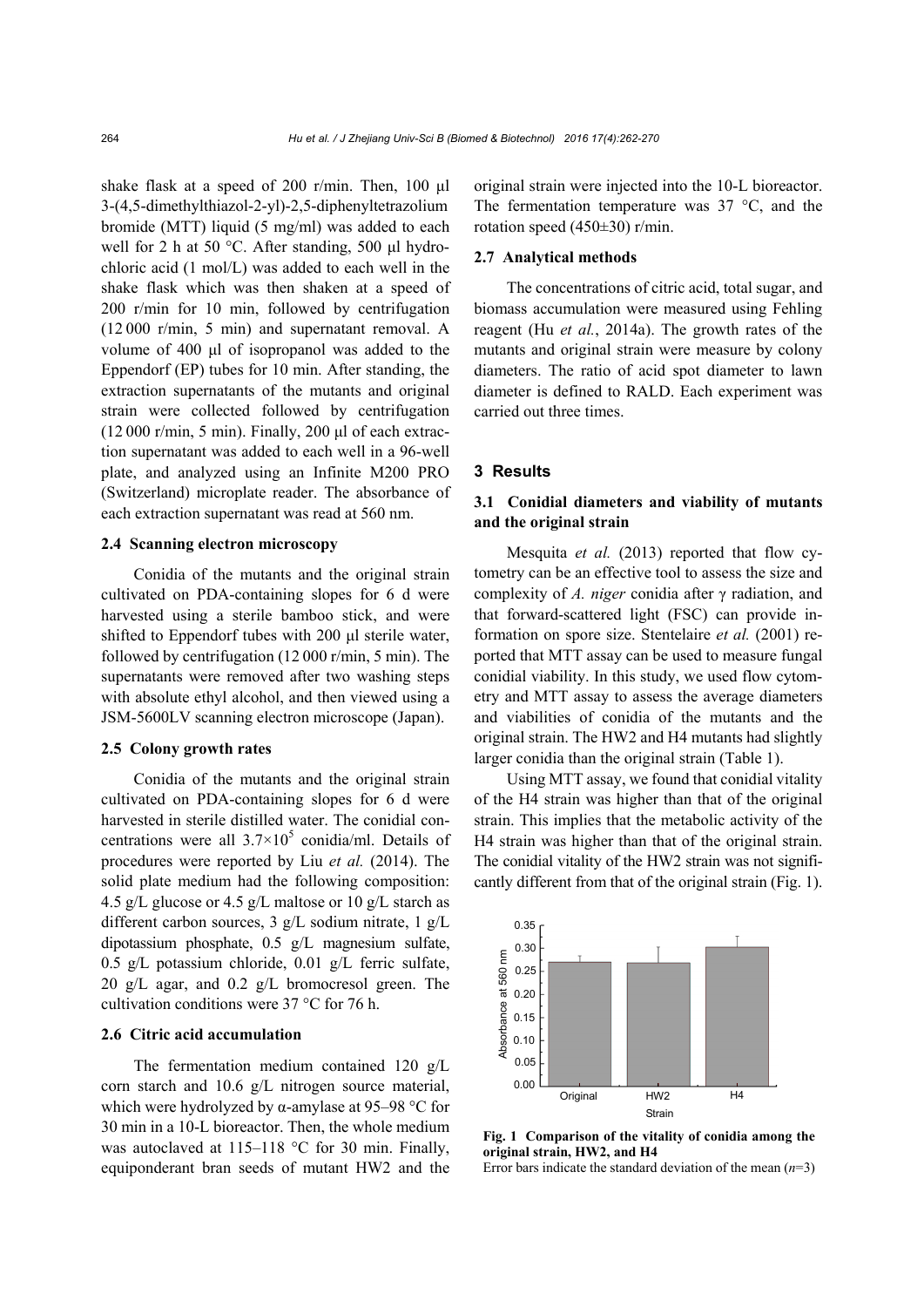

**Fig. 2 Conidial surface morphologies of the original strain, HW2, and H4**  All photos were taken at the same magnification (×5000)

**Table 1 Comparison of conidial diameters among the original strain, mutant HW2, and mutant H4** 

| <b>FSC</b>        |  |
|-------------------|--|
| $95.16 \pm 2.79$  |  |
| $103.76 \pm 8.22$ |  |
| $96.72 \pm 10.90$ |  |
|                   |  |

FSC: forward-scattered light

# **3.2 Differences in conidial morphologies and colony growth rates between mutants and the original strain**

Scanning electron microscopy showed that the proportion of conidia with a wrinkled surface in the HW2 strain was higher than that of the original strain. The proportion in the H4 strain was not significantly different from that of the original strain (Fig. 2).

Growth rate experiments showed that when glucose, starch, or maltose was the carbon source, the lawn diameter of HW2 became smaller than that of the original strain, whereas the lawn diameter of the H4 strain was larger when starch or maltose was supplied as the carbon source (Figs. 3 and 4).



**Fig. 3 Effect of carbon source on the lawn diameters of the original strain, HW2, and H4** 

Error bars indicate the standard deviation of the mean  $(n=3)$ .  $P<0.05$ ,  $P<0.01$ , compared with the original strain

The diameters of transparent halos are often used to screen mutants with a high yield of organic acids (Bai *et al.*, 2004; Li S.C. *et al.*, 2011). We analyzed differences in RALD between mutants and the original strain. When glucose, starch, or maltose was supplied as the carbon source, the RALD of HW2 was significantly larger than that of the original strain, whereas the RALD of the H4 strain was not significantly different from that of the original strain (Fig. 5). We conclude that mutant HW2 may exhibit enhanced citric acid accumulation.



**Fig. 4 Variation in lawn diameter among the original strain, HW2 strain, and H4 strain in response to different carbon sources** 



**Fig. 5 Effects of different carbon sources on the RALD of the original strain, HW2, and H4** 

Error bars indicate the standard deviation of the mean  $(n=3)$ .  $P<0.05$ , compared with the original strain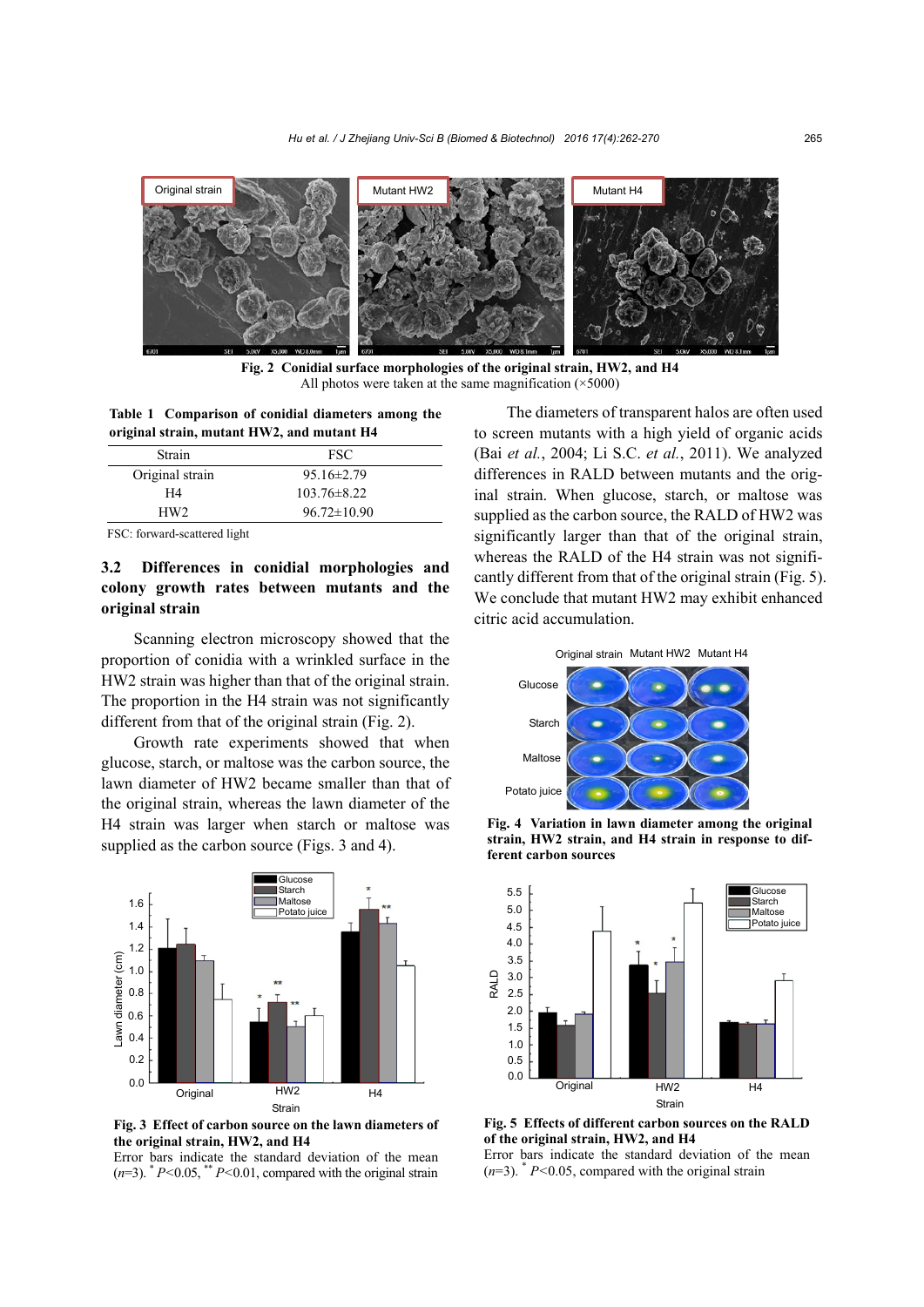# **3.3 Differences in citric acid accumulation between mutant HW2 and the original strain in the shake flask and bioreactor**

Using corn starch as a carbon source, HW2 accumulated citric acid and subdued biomass accumulation under different fermentation time in the shake flask (Fig. 6). The genetic stability of the mutant HW2 was also investigated. Through four consecutive generations of citric acid production in the shake flask (48 h), mutant HW2 produced 37–38 g/L citric acid (Fig. 7). This suggests that mutant HW2 had a stable ability to produce citric acid.

Similar results were obtained using a 10-L bioreactor (Fig. 8). Under optimized culture conditions in the 10-L bioreactor, when the initial total sugar concentration was 120 g/L and fermentation time was



**Fig. 6 Citric acid accumulation of the original strain and HW2 with starch as raw material under different fer-**



**Fig. 7 Genetic stability of the mutant HW2 (48 h)** 

53 h, mutant HW2 could produce 118.9 g/L citric acid and the residual total sugar was only 14.4 g/L, whereas, the original strain produced 100.8 g/L citric acid and residual total sugar of 16.2 g/L. Mutant HW2 showed an 18.0% increase in citric acid accumulation and a 12.5% decrease in sugar utilization compared with the original strain. In other words, mutant HW2 own higher sugar-acid conversion rate than the original strain. Hence, the HW2 strain is a more promising strain than the original strain for industrial production of citric acid. Furthermore, during the whole metabolism process, HW2 showed more round and compact pellets than the original strain (Fig. 9).



**Fig. 8 Accumulation of citric acid by the original strain and HW2 in a 10-L bioreactor** 



**Fig. 9 Pellet morphologies of the original strain and HW2 after different fermentation periods in a 10-L bioreactor** All photos were taken at the same magnification  $(\times 10)$ 

#### **4 Discussion**

Conidia are the main physiological structures in *Aspergillus* (van Leeuwen *et al.*, 2013), and have important physiological functions. The physiological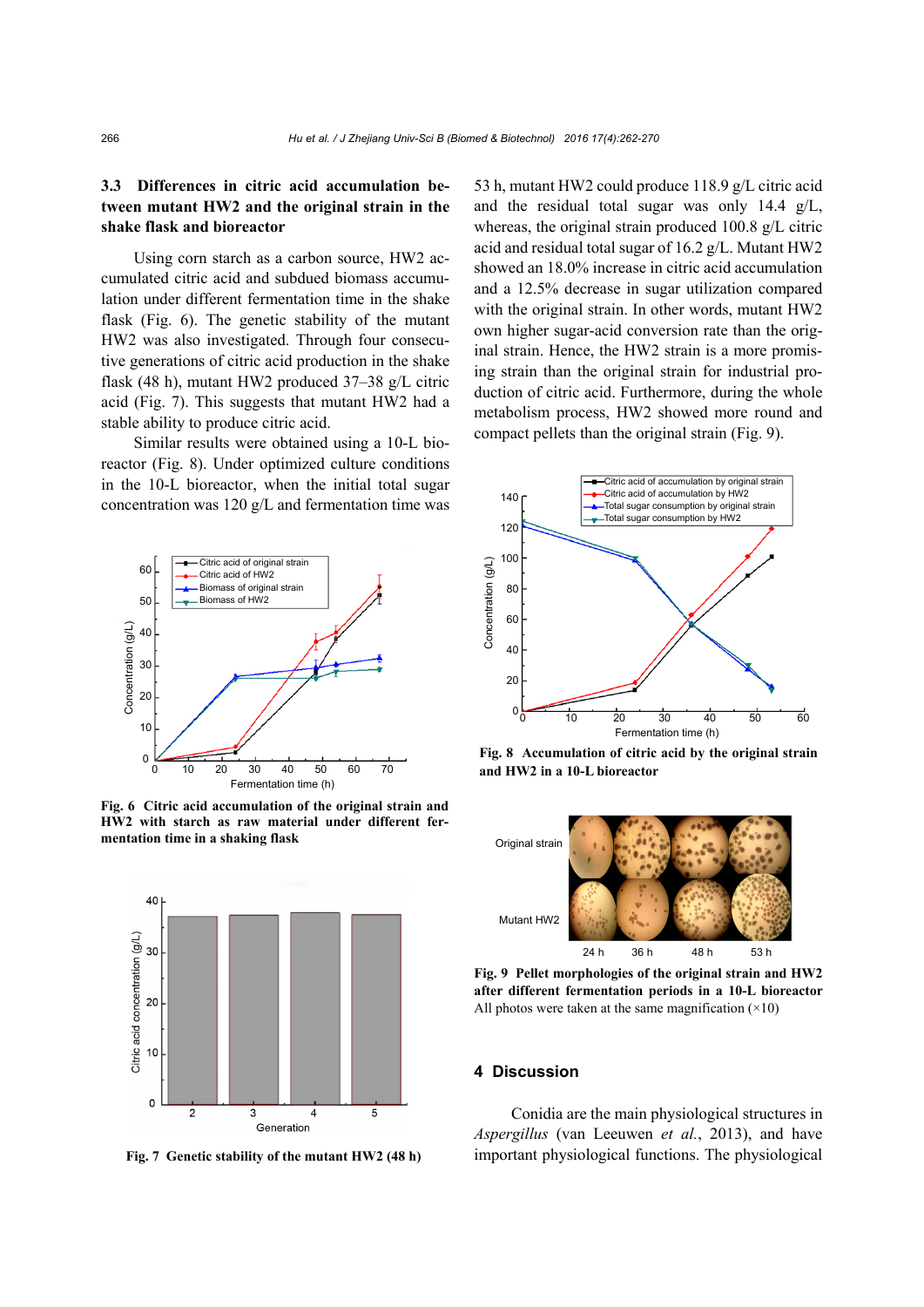properties of conidia have drawn the attention of biologists and breeding experts. Butler and Day (1998) reported that conidia in *A. niger* showed strong tolerance to UV-rays due to the presence of melanin in conidia. Similar results were found by Liu *et al.* (2014). de Nicolas-Santiago *et al.* (2006) reported that differential mannanase production in original *A. niger* and mutants was associated with different conidial morphologies and diameters. These results proved that the physiological properties of fungal spores were related to their physiological metabolic functions. Changing in the physiological characteristics of microbes via mutagenesis indicated differential secondary metabolite accumulation (Zhang *et al.*, 2014).

Compared with traditional irradiation methods, LET heavy charged particles show denser ionization along their trajectories and higher RBE (Kiefer, 1992; Goodhead, 1999), and result in complex DNA damage in the body, such as large deletions, rearrangements, or translocations, which can generate abundant mutants (Hu *et al.*, 2013). The establishment of different high-throughput screening methods has also enabled some promising mutants to be obtained quickly. These mutants can be useful in functional gene research (Shikazono *et al.*, 2005; Murai *et al.*, 2013). As a novel and efficient method for generating mutations,  ${}^{12}C^{6+}$  ion beam irradiation has been widely applied in the breeding of industrial microorganisms in China due to its characteristics of high LET, high RBE, and high mutation rate.

In this study, we firstly showed that carbon ion irradiation may induce alterations in the physiological characteristics of conidia in *A. niger*. Our results suggested that changes in the physiological properties of *A. niger*, such as lower growth rate and viability of conidia, may provide a new strategy for screening high-yielding citric acid producing strains. To achieve economic production of citric acid in an industrialscale process, a supply of cheap raw materials, such as starch materials, and high-yielding strains are highly desirable (Suzuki *et al.*, 1996; Haq *et al.*, 2003). Presently, China produces more than 60% of global citric acid (Hu *et al.*, 2014a), and the raw material for citric acid production in China is mainly corn starch. Therefore, using corn starch as raw material, differences in citric acid accumulation between mutant HW2 and the original strain in shake flask and in a 10-L bioreactor were investigated. HW2 exhibited enhanced citric acid production and sugar-acid conversion rates compared with the original strain. Hu *et al.* (2014b) reported that, when using corn starch as a carbon source, the original strain used in this study could accumulate 187 g/L citric acid within 68 h. Therefore, we conclude that a more promising citric acid-producing strain was obtained via carbon ion irradiation. Morphological differences in pellets between mutant HW2 and the original strain during the fermentation process were also observed. It has been suggested that the morphology of filamentous fungi is strongly related to their productivity (Paul *et al.*, 1999; Grimm *et al.*, 2005). In this study, it was observed that, compared with the original strain, smaller pellets in fermentation broth in *A. niger* mutants may enhance citric acid accumulation (Fig. 8). Thus, heavy ion irradiation can be an effective tool for inducing significant alterations in physiological characteristics in microbes, including conidial growth rate, conidial vitality, and pellet morphology, which are related to secondary metabolite accumulation.

Studies of the relationship between morphology and citric acid production in *A. niger* have been reported (Papagianni *et al.*, 1999; Ikram-Ul-Haq *et al.*, 2003). Paul *et al.* (1999) discussed how morphology in *A. niger* affected citric acid accumulation and several other variables, such as oxygen uptake, glucose uptake, and carbon dioxide production. Chitin synthase genes are important in determining the hyphal morphology and conidial development of *A. nidulans* (Borgia *et al.*, 1996; Fukuda *et al.*, 2009). Liu *et al.* (2013b) reported that the chitin synthase gene can influence the morphology of *P. chrysogenum*, and morphological changes induced by class III chitin synthase gene silencing were related to penicillin production by *P. chrysogenum* (Liu *et al.*, 2013a). In our study, the mutants HW2 and H4 had different colony and pellet morphologies from those of the original strain. Citric acid accumulation by *A. niger* may be associated with mutation in chitin synthase genes induced by carbon ion irradiation. We also found preliminary evidence that the expression levels of key genes involved in the pathway of starch bio-degradation, such as the glucoamylase gene and starch degradation regulation gene, showed obvious differences between the mutant and original strains. These findings suggest possible mechanisms to explain why the mutant strains HW2 and H4 showed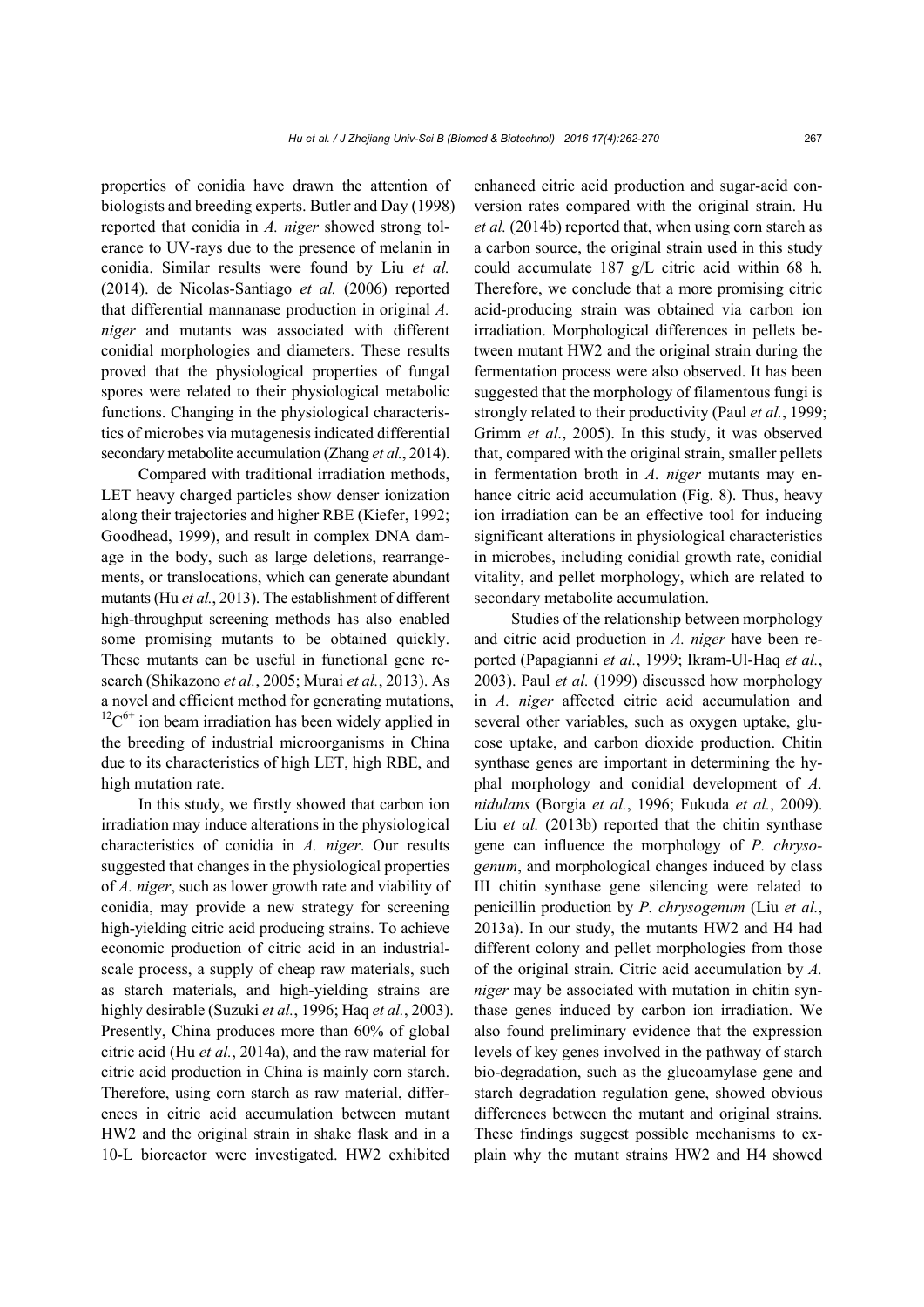differential citric acid accumulation compared with the original strain. This may be worthy of further study in the future.

#### **Acknowledgements**

The authors are grateful to all the staff of the Heavy Ion Research Facility in Lanzhou, China for providing the carbon beams.

#### **Compliance with ethics guidelines**

Wei HU, Ji-hong CHEN, Shu-yang WANG, Jing LIU, Yuan SONG, Qing-feng WU, and Wen-jian LI declare that they have no conflict of interest.

This article does not contain any studies with human or animal subjects performed by any of the authors.

#### **References**

Angumeenal, A.R., Venkappayya, D., 2013. An overview of citric acid production. *LWT-Food Sci. Technol*., **50**(2): 367-370.

http://dx.doi.org/10.1016/j.lwt.2012.05.016

Bai, D.M., Zhao, X.M., Li, X.G., *et al*., 2004. Strain improvement of *Rhizopus oryzae* for over-production of  $L(+)$ -lactic acid and metabolic flux analysis of mutants. *Biochem. Eng. J*., **18**(1):41-48.

http://dx.doi.org/10.1016/S1369-703X(03)00126-8

- Betiku, E., Adesina, O.A., 2013. Statistical approach to the optimization of citric acid production using filamentous fungus *Aspergillus niger* grown on sweet potato starch hydrolyzate. *Biomass Bioenerg*., **55**:350-354. http://dx.doi.org/10.1016/j.biombioe.2013.02.034
- Borgia, P.T., Iartchouk, N., Riggle, P.J., *et al*., 1996. The *chsB* gene of *Aspergillus nidulans* is necessary for normal hyphal growth and development. *Fungal Genet. Biol*., **20**(3):193-203.

http://dx.doi.org/10.1006/fgbi.1996.0035

Butler, M.J., Day, A.W., 1998. Fungal melanins: a review. *Can. J. Microbiol*., **44**(12):1115-1136. http://dx.doi.org/10.1139/w98-119

- de Nicolas-Santiago, S., Regalado-Gonzalez, C., Garcia-Almendarez, B., *et al*., 2006. Physiological, morphological, and mannanase production studies on *Aspergillus niger* uam-gs1 mutants. *Electron. J. Biotechnol*., **9**(1):50-60. http://dx.doi.org/10.2225/vol9-issue1-fulltext-2
- Dhillon, G.S., Brar, S.K., Verma, M., *et al*., 2011a. Recent advances in citric acid bio-production and recovery. *Food Bioprocess Technol.*, **4**(4):505-529. http://dx.doi.org/10.1007/s11947-010-0399-0
- Dhillon, G.S., Brar, S.K., Verma, M., *et al*., 2011b. Utilization of different agro-industrial wastes for sustainable bioproduction of citric acid by *Aspergillus niger*. *Biochem. Eng. J*., **54**(2):83-92.

http://dx.doi.org/10.1016/j.bej.2011.02.002

Fukuda, K., Yamada, K., Deoka, K., *et al*., 2009. Class III chitin synthase chsB of *Aspergillus nidulans* localizes at the sites of polarized cell wall synthesis and is required for conidial development. *Eukaryot. Cell*, **8**(7):945-956. http://dx.doi.org/10.1128/Ec.00326-08

Goodhead, D.T., 1999. Mechanisms for the biological effectiveness of high-LET radiations. *J. Radiat. Res.*, **40**: S1-S13.

http://dx.doi.org/10.1269/jrr.40.S1

Grewal, H.S., Kalra, K.L., 1995. Fungal production of citric acid. *Biotechnol. Adv*., **13**(2):209-234. http://dx.doi.org/10.1016/0734-9750(95)00002-8

Grimm, L.H., Kelly, S., Krull, R., *et al*., 2005. Morphology and productivity of filamentous fungi. *Appl. Microbiol. Biotechnol*., **69**(4):375-384. http://dx.doi.org/10.1007/s00253-005-0213-5

Haq, I.U., Ali, S., Iqbal, J., 2003. Direct production of citric acid from raw starch by *Aspergillus niger*. *Process Biochem*., **38**(6):921-924.

http://dx.doi.org/10.1016/S0032-9592(02)00201-7

- Heerd, D., Tari, C., Fernandez-Lahore, M., 2014. Microbial strain improvement for enhanced polygalacturonase production by *Aspergillus sojae*. *Appl. Microbiol. Biotechnol*., **98**(17):7471-7481. http://dx.doi.org/10.1007/s00253-014-5657-z
- Hu, G.R., Fan, Y., Zhang, L., *et al*., 2013. Enhanced lipid productivity and photosynthesis efficiency in a *Desmodesmus* sp. mutant induced by heavy carbon ions. *PLoS ONE*, **8**(4):e60700.

http://dx.doi.org/10.1371/journal.pone.0060700

- Hu, W., Liu, J., Chen, J.H., *et al*., 2014a. A mutation of *Aspergillus niger* for hyper-production of citric acid from corn meal hydrolysate in a bioreactor. *J. Zhejiang Univ.- Sci. B (Biomed. & Biotechnol.)*, **15**(11):1006-1010. http://dx.doi.org/10.1631/jzus.B1400132
- Hu, W., Chen, J.H., Li, W.J., *et al*., 2014b. Mutant breeding of *Aspergillus niger* irradiated by  ${}^{12}C^{6+}$  for hyper citric acid. *Nucl. Sci. Tech*., **25**(2):020302. http://dx.doi.org/10.13538/j.1001-8042/nst.25.020302
- Ikram-Ul-Haq, Ali, S., Qadeer, M.A., *et al*., 2003. Control of *Aspergillus niger* morphology to enhance citric acid production under liquid culture. *Pak. J. Bot*., **35**(4): 533-539.
- Javed, S., Asgher, M., Sheikh, M.A., *et al*., 2010. Strain improvement through UV and chemical mutagenesis for enhanced citric acid production in molasses-based solid state fermentation. *Food Biotechnol*., **24**(2):165-179. http://dx.doi.org/10.1080/08905436.2010.482014
- Kazama, Y., Hirano, T., Saito, H., *et al*., 2011. Characterization of highly efficient heavy-ion mutagenesis in *Arabidopsis thaliana*. *BMC Plant Biol*., **11**(1):161. http://dx.doi.org/10.1186/1471-2229-11-161
- Kiefer, J., 1992. Heavy-ion effects on cells: chromosomalaberrations, mutations and neoplastic transformations. *Radiat. Environ. Bioph*., **31**(4):279-288. http://dx.doi.org/10.1007/BF01210208
- Li, G., Li, H.P., Wang, L.Y., *et al*., 2008. Genetic effects of radio-frequency, atmospheric-pressure glow discharges with helium. *Appl. Phys. Lett.*, **92**(22):221504. http://dx.doi.org/10.1063/1.2938692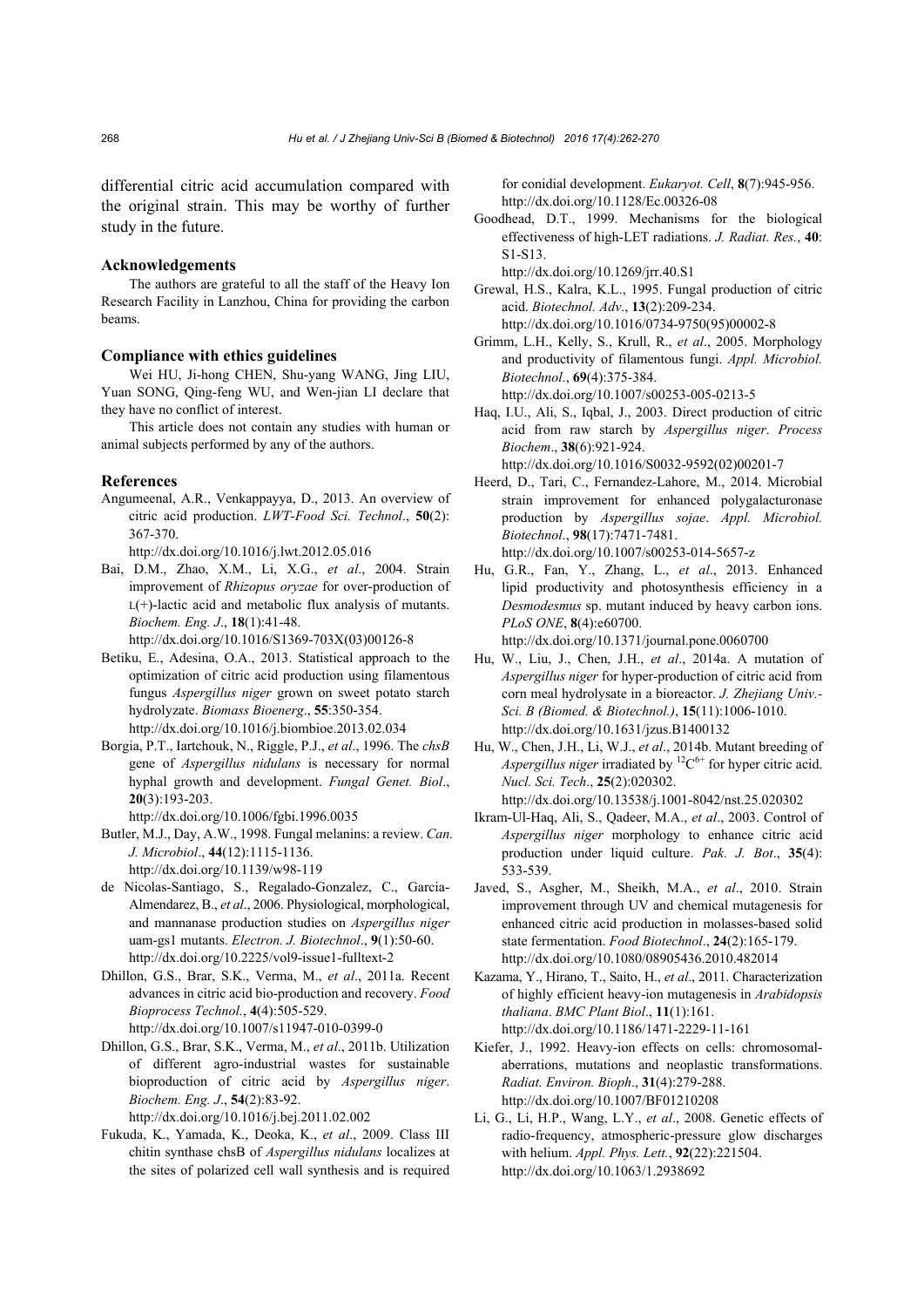- Li, S.C., Zhu, Z.Y., Gu, S.B., *et al*., 2011. Mutation-screening in L-(+)-lactic acid producing strains by ion implantation. *Indian J. Microbiol*., **51**(2):138-143. http://dx.doi.org/10.1007/s12088-011-0161-y
- Li, S.W., Li, M., Song, H.P., *et al*., 2011. Induction of a high-yield lovastatin mutant of *Aspergillus terreus* by <sup>12</sup>C<sup>6+</sup> heavy-ion beam irradiation and the influence of culture conditions on lovastatin production under submerged fermentation. *Appl. Biochem. Biotechnol*., **165**(3-4):913-925. http://dx.doi.org/10.1007/s12010-011-9308-x
- Liu, H., Zheng, Z.M., Wang, P., *et al*., 2013a. Morphological changes induced by class III chitin synthase gene silencing could enhance penicillin production of *Penicillium chrysogenum*. *Appl. Microbiol. Biotechnol*., **97**(8):3363-3372. http://dx.doi.org/10.1007/s00253-012-4581-3
- Liu, H., Wang, P., Gong, G.H., *et al*., 2013b. Morphology engineering of *Penicillium chrysogenum* by RNA silencing of chitin synthase gene. *Biotechnol. Lett*., **35**(3): 423-429.

http://dx.doi.org/10.1007/s10529-012-1099-9

- Liu, J., Zhou, L., Chen, J.H., *et al*., 2014. Role of ozone in UV-C disinfection, demonstrated by comparison between wild-type and mutant conidia of *Aspergillus niger*. *Photochem. Photobiol*., **90**(3):615-621. http://dx.doi.org/10.1111/php.12217
- Liu, Q.F., Wang, Z.Z., Zhou, L.B., *et al*., 2013. Relationship between plant growth and cytological effect in root apical meristem after exposure of wheat dry seeds to carbon ion beams. *Nucl. Instrum. Meth. Phys. Res. B*, **305**:9-15. http://dx.doi.org/10.1016/j.nimb.2013.04.046
- Lotfy, W.A., Ghanem, K.M., El-Helow, E.R., 2007. Citric acid production by a novel *Aspergillus niger* isolate: I. mutagenesis and cost reduction studies. *Bioresource Technol*., **98**(18):3464-3469. http://dx.doi.org/10.1016/j.biortech.2006.11.007
- Lu, Y., Wang, L.Y., Ma, K., *et al*., 2011. Characteristics of hydrogen production of an *Enterobacter aerogenes* mutant generated by a new atmospheric and room temperature plasma (ARTP). *Biochem. Eng. J*., **55**(1):17-22. http://dx.doi.org/10.1016/j.bej.2011.02.020
- Ma, Y.B., Wang, Z.Y., Zhu, M., *et al*., 2013. Increased lipid productivity and TAG content in *Nannochloropsis* by heavy-ion irradiation mutagenesis. *Bioresource Technol*., **136**:360-367.

http://dx.doi.org/10.1016/j.biortech.2013.03.020

- Mesquita, N., Portugal, A., Pinar, G., *et al*., 2013. Flow cytometry as a tool to assess the effects of gamma radiation on the viability, growth and metabolic activity of fungal spores. *Int. Biodeter. Biodegr*., **84**:250-257. http://dx.doi.org/10.1016/j.ibiod.2012.05.008
- Mostafa, Y.S., Alamri, S.A., 2012. Optimization of date syrup for enhancement of the production of citric acid using immobilized cells of *Aspergillus niger*. *Saudi J. Biol. Sci*., **19**(2):241-246.

http://dx.doi.org/10.1016/j.sjbs.2012.01.004

- Murai, K., Nishiura, A., Kazama, Y., *et al*., 2013. A large-scale mutant panel in wheat developed using heavy-ion beam mutagenesis and its application to genetic research. *Nucl. Instrum. Meth. Phys. Res. B*, **314**:59-62. http://dx.doi.org/10.1016/j.nimb.2013.05.026
- Ota, S., Matsuda, T., Takeshita, T., *et al*., 2013. Phenotypic spectrum of *Parachlorella kessleri* (Chlorophyta) mutants produced by heavy-ion irradiation. *Bioresource Technol*., **149**:432-438.

http://dx.doi.org/10.1016/j.biortech.2013.09.079

- Papagianni, M., Mattey, M., Berovic, M., *et al*., 1999. *Aspergillus niger* morphology and citric acid production in submerged batch fermentation: effects of culture pH, phosphate and manganese levels. *Food Technol. Biotechnol*., **37**(3):165-171.
- Parekh, S., Vinci, V.A., Strobel, R.J., 2000. Improvement of microbial strains and fermentation processes. *Appl. Microbiol. Biotechnol.*, **54**(3):287-301. http://dx.doi.org/10.1007/s002530000403
- Paul, G.C., Priede, M.A., Thomas, C.R., 1999. Relationship between morphology and citric acid production in submerged *Aspergillus niger* fermentations. *Biochem. Eng. J*., **3**(2):121-129.

http://dx.doi.org/10.1016/S1369-703x(99)00012-1

Pel, H.J., de Winde, J.H., Archer, D.B., *et al*., 2007. Genome sequencing and analysis of the versatile cell factory *Aspergillus niger* CBS 513.88. *Nat. Biotechnol*., **25**(2): 221-231.

http://dx.doi.org/10.1038/nbt1282

Sarangbin, S., Watanapokasin, Y., 1999. Yam bean starch: a novel substrate for citric acid production by the proteasenegative mutant strain of *Aspergillus niger*. *Carbohyd. Polym*., **38**(3):219-224.

http://dx.doi.org/10.1016/S0144-8617(98)00094-0

- Schuster, E., Dunn-Coleman, N., Frisvad, J.C., *et al*., 2002. On the safety of *Aspergillus niger*—a review. *Appl. Microbiol. Biot*., **59**(4-5):426-435. http://dx.doi.org/10.1007/s00253-002-1032-6
- Shikazono, N., Suzuki, C., Kitamura, S., *et al*., 2005. Analysis of mutations induced by carbon ions in *Arabidopsis thaliana*. *J. Exp. Bot*., **56**(412):587-596. http://dx.doi.org/10.1093/jxb/eri047
- Stentelaire, C., Antoine, N., Cabrol, C., *et al*., 2001. Development of a rapid and highly sensitive biochemical method for the measurement of fungal spore viability. An alternative to the CFU method. *Enzyme Microb. Technol*., **29**(8-9):560-566. http://dx.doi.org/10.1016/S0141-0229(01)00432-X

Suzuki, A., Sarangbin, S., Kirimura, K., *et al*., 1996. Direct production of citric acid from starch by a 2-deoxyglucoseresistant mutant strain of *Aspergillus niger*. *J. Ferment. Bioeng*., **81**(4):320-323.

http://dx.doi.org/10.1016/0922-338x(96)80584-8

Torrado, A.M., Cortes, S., Salgado, J.M., *et al*., 2011. Citric acid production from orange peel wastes by solid-state fermentation. *Braz. J. Microbiol*., **42**(1):394-409.